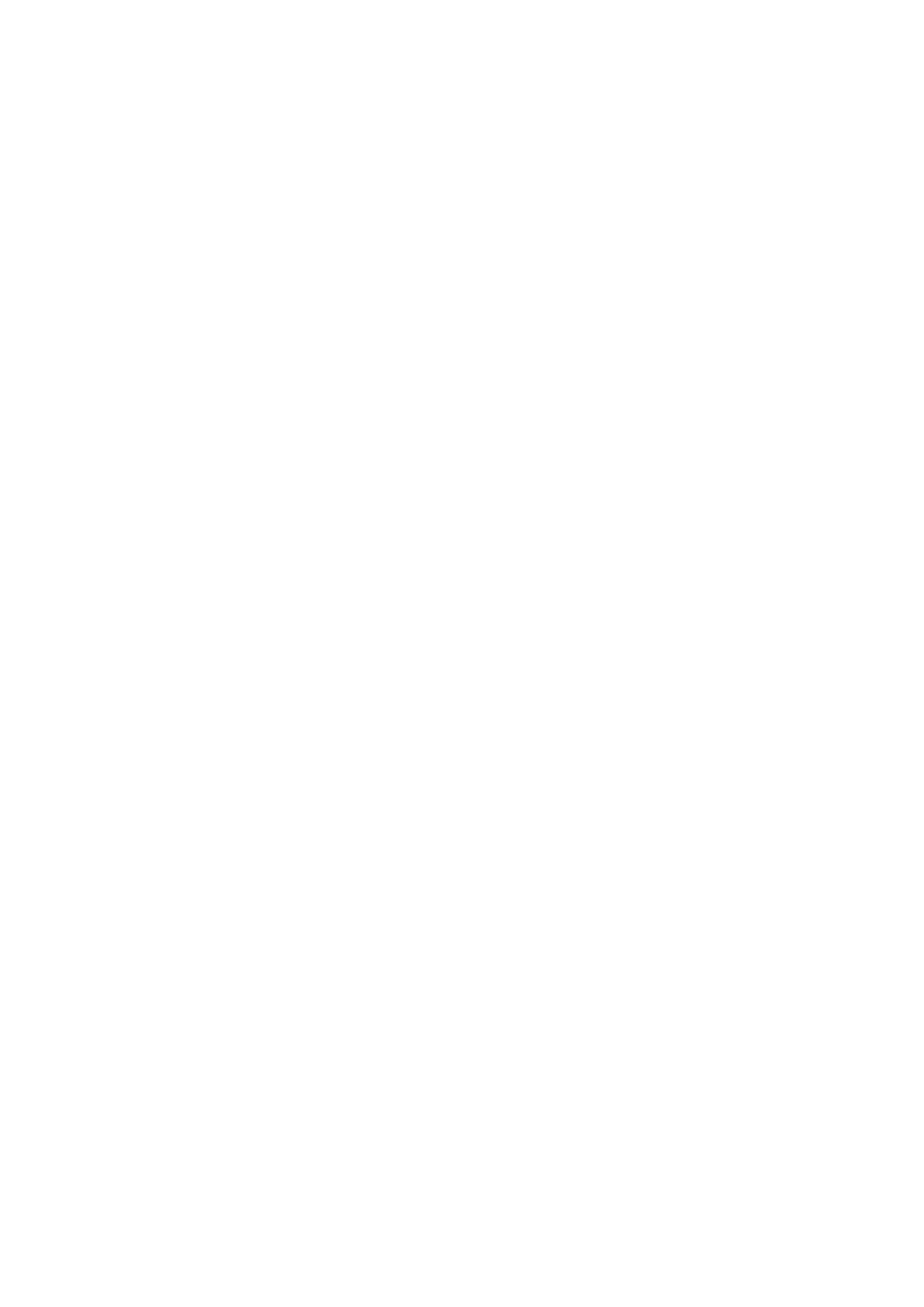| Timestamp           | Location                                 | <b>TEMP</b> | <b>HUM</b> | <b>ALS</b>   | Timestamp           | Location                                 | <b>TEMP</b> | <b>HUM</b> | <b>ALS</b> |
|---------------------|------------------------------------------|-------------|------------|--------------|---------------------|------------------------------------------|-------------|------------|------------|
| 2022-01-09 10:56:00 | 31.13391 / 121.62852                     | 14.9        | 45.0       | 0            | 2022-01-10 01:26:00 | 31.13391 / 121.62852                     | 12.5        | 53.0       | 0          |
| 2022-01-09 11:06:00 | 31.13391 / 121.62852                     | 14.7        | 45.0       | 1            | 2022-01-10 01:36:00 | 31.13391 / 121.62852                     | 12.5        | 53.0       | 0          |
| 2022-01-09 11:16:00 | 31.13391 / 121.62852                     | 14.6        | 45.0       | 1            | 2022-01-10 01:46:00 | 31.13391 / 121.62852                     | 12.5        | 53.0       | 4          |
| 2022-01-09 11:26:00 | 31.13391 / 121.62852                     | 14.4        | 45.0       | 1            | 2022-01-10 01:56:00 | 31.13391 / 121.62852                     | 12.6        | 53.0       | 4          |
| 2022-01-09 11:36:00 | 31.13391 / 121.62852                     | 14.3        | 45.0       | 1            | 2022-01-10 02:06:00 | 31.13391 / 121.62852                     | 12.5        | 53.0       | 4          |
| 2022-01-09 11:46:00 | 31.13391 / 121.62852                     | 14.2        | 46.0       | 1            | 2022-01-10 02:16:00 | 31.13391 / 121.62852                     | 12.8        | 54.0       | 3          |
| 2022-01-09 11:56:00 | 31.13391 / 121.62852                     | 14.2        | 46.0       | 1            | 2022-01-10 02:26:00 | 31.13391 / 121.62852                     | 13.3        | 53.0       | 3          |
| 2022-01-09 12:06:00 | 31.13391 / 121.62852                     | 14.0        | 46.0       | 1            | 2022-01-10 02:36:00 | 31.13391 / 121.62852                     | 13.9        | 51.0       | 3          |
| 2022-01-09 12:16:00 | 31.13391 / 121.62852                     | 14.0        | 46.0       | 1            | 2022-01-10 02:46:00 | 31.13391 / 121.62852                     | 14.5        | 50.0       | 3          |
| 2022-01-09 12:26:00 | 31.13391 / 121.62852                     | 13.9        | 46.0       | 1            | 2022-01-10 02:56:00 | 31.13391 / 121.62852                     | 15.1        | 49.0       | 3          |
| 2022-01-09 12:36:00 | 31.13391 / 121.62852                     | 13.8        | 46.0       | 1            | 2022-01-10 03:06:00 | 31.13391 / 121.62852                     | 15.5        | 48.0       | 3          |
| 2022-01-09 12:46:00 | 31.13391 / 121.62852                     | 13.8        | 47.0       | 1            | 2022-01-10 03:16:00 | 31.13391 / 121.62852                     | 15.9        | 47.0       | 3          |
| 2022-01-09 12:56:00 | 31.13391 / 121.62852                     | 13.8        | 46.0       | 1            | 2022-01-10 03:26:00 | 31.13391 / 121.62852                     | 16.2        | 46.0       | 3          |
| 2022-01-09 13:06:00 | 31.13391 / 121.62852                     | 13.7        | 47.0       | 1            | 2022-01-10 03:36:00 | 31.13391 / 121.62852                     | 16.5        | 45.0       | 3          |
| 2022-01-09 13:16:00 | 31.13391 / 121.62852                     | 13.6        | 47.0       | 1            | 2022-01-10 03:46:00 | 31.13391 / 121.62852                     | 16.8        | 44.0       | 3          |
| 2022-01-09 13:26:00 | 31.13391 / 121.62852                     | 13.6        | 47.0       | 1            | 2022-01-10 03:56:00 | 31.13391 / 121.62852                     | 17.2        | 43.0       | 3          |
| 2022-01-09 13:36:00 | 31.13391 / 121.62852                     | 13.5        | 47.0       | 1            | 2022-01-10 04:06:00 | 31.13391 / 121.62852                     | 17.3        | 43.0       | 3          |
| 2022-01-09 13:46:00 | 31.13391 / 121.62852                     | 13.5        | 48.0       | 1            | 2022-01-10 04:16:00 | 31.13391 / 121.62852                     | 17.5        | 43.0       | 3          |
| 2022-01-09 13:56:00 | 31.13391 / 121.62852                     | 13.5        | 48.0       | 1            | 2022-01-10 04:26:00 | 31.13391 / 121.62852                     | 17.7        | 42.0       | 3          |
| 2022-01-09 14:06:00 | 31.13391 / 121.62852                     | 13.4        | 49.0       | 1            | 2022-01-10 04:36:00 | 31.13391 / 121.62852                     | 17.8        | 41.0       | 3          |
| 2022-01-09 14:16:00 | 31.13391 / 121.62852                     | 13.4        | 49.0       | 1            | 2022-01-10 04:46:00 | 31.13391 / 121.62852                     | 17.9        | 41.0       | 0          |
| 2022-01-09 14:26:00 | 31.13391 / 121.62852                     | 13.3        | 49.0       | 1            | 2022-01-10 04:56:00 | 31.13391 / 121.62852                     | 18.2        | 40.0       | 0          |
| 2022-01-09 14:36:00 | 31.13391 / 121.62852                     | 13.3        | 50.0       | 1            | 2022-01-10 05:06:00 | 31.13391 / 121.62852                     | 18.2        | 40.0       | 0          |
| 2022-01-09 14:46:00 | 31.13391 / 121.62852                     | 13.3        | 50.0       | 1            | 2022-01-10 05:16:00 | 31.13391 / 121.62852                     | 18.3        | 40.0       | 1          |
| 2022-01-09 14:56:00 | 31.13391 / 121.62852                     | 13.3        | 50.0       | 1            | 2022-01-10 05:26:00 | 31.13391 / 121.62852                     | 18.4        | 40.0       | 0          |
| 2022-01-09 15:06:00 | 31.13391 / 121.62852                     | 13.3        | 50.0       | 1            | 2022-01-10 05:36:00 | 31.13391 / 121.62852                     | 18.5        | 39.0       | 4          |
| 2022-01-09 15:16:00 | 31.13391 / 121.62852                     | 13.2        | 51.0       | 1            | 2022-01-10 05:46:00 | 31.13391 / 121.62852                     | 18.5        | 39.0       | 3          |
| 2022-01-09 15:26:00 | 31.13391 / 121.62852                     | 13.2        | 51.0       | 1            | 2022-01-10 05:56:00 | 31.13391 / 121.62852                     | 18.7        | 39.0       | 3          |
| 2022-01-09 15:36:00 | 31.13391 / 121.62852                     | 13.2        | 51.0       | 1            | 2022-01-10 06:06:00 | 31.13391 / 121.62852                     | 18.6        | 39.0       | 3          |
| 2022-01-09 15:46:00 | 31.13391 / 121.62852                     | 13.1        | 51.0       | 1            | 2022-01-10 06:16:00 | 31.13391 / 121.62852                     | 18.7        | 39.0       | 3          |
| 2022-01-09 15:56:00 | 31.13391 / 121.62852                     | 13.3        | 51.0       | 1            | 2022-01-10 06:26:00 | 31.13391 / 121.62852                     | 18.8        | 39.0       | 3          |
| 2022-01-09 16:06:00 | 31.13391 / 121.62852                     | 13.2        | 51.0       | 1            | 2022-01-10 06:36:00 | 31.13391 / 121.62852                     | 18.8        | 39.0       | 3          |
| 2022-01-09 16:16:00 | 31.13391 / 121.62852                     | 13.2        | 51.0       | 1            | 2022-01-10 06:46:00 | 31.13391 / 121.62852                     | 18.9        | 39.0       | 3          |
| 2022-01-09 16:26:00 | 31.13391 / 121.62852                     | 13.1        | 51.0       | 1            | 2022-01-10 06:56:00 | 31.13391 / 121.62852                     | 19.1        | 39.0       | 3          |
| 2022-01-09 16:36:00 | 31.13391 / 121.62852                     | 13.1        | 51.0       | 1            | 2022-01-10 07:06:00 | 31.13391 / 121.62852                     | 19.1        | 39.0       | 3          |
| 2022-01-09 16:46:00 | 31.13391 / 121.62852                     | 13.1        | 51.0       | 1            | 2022-01-10 07:16:00 | 31.13391 / 121.62852                     | 19.1        | 39.0       | 3          |
| 2022-01-09 16:56:00 | 31.13391 / 121.62852                     | 13.2        | 51.0       | 1            | 2022-01-10 07:26:00 | 31.13391 / 121.62852                     | 19.2        | 39.0       | 3          |
| 2022-01-09 17:06:00 | 31.13391 / 121.62852                     | 13.1        | 51.0       | 1            | 2022-01-10 07:36:00 | 31.13391 / 121.62852                     | 19.2        | 39.0       | 3          |
| 2022-01-09 17:16:00 | 31.13391 / 121.62852                     | 13.1        | 52.0       | 1            | 2022-01-10 07:46:00 | 31.13391 / 121.62852                     | 19.2        | 39.0       | 3          |
| 2022-01-09 17:26:00 | 31.13391 / 121.62852                     | 13.1        | 52.0       | 1            | 2022-01-10 07:56:00 | 31.13391 / 121.62852                     | 19.4        | 39.0       | 3          |
| 2022-01-09 17:36:00 | 31.13391 / 121.62852                     | 13.0        | 52.0       | 1            | 2022-01-10 08:06:00 | 31.13391 / 121.62852                     | 19.4        | 39.0       | 3          |
| 2022-01-09 17:46:00 | 31.13391 / 121.62852                     | 13.0        | 52.0       | 1            | 2022-01-10 08:16:00 | 31.13391 / 121.62852                     | 19.4        | 39.0       | 3          |
| 2022-01-09 17:56:00 | 31.13391 / 121.62852                     | 13.1        | 51.0       | 1            | 2022-01-10 08:26:00 | 31.13391 / 121.62852                     | 19.3        | 39.0       | 3          |
| 2022-01-09 18:06:00 | 31.13391 / 121.62852                     | 13.0        | 52.0       | 1            | 2022-01-10 08:36:00 | 31.13391 / 121.62852                     | 19.2        | 38.0       | 3          |
| 2022-01-09 18:16:00 | 31.13391 / 121.62852                     | 13.0        | 52.0       | 1            | 2022-01-10 08:46:00 | 31.13391 / 121.62852                     | 19.2        | 39.0       | 3          |
| 2022-01-09 18:26:00 | 31.13391 / 121.62852                     | 13.0        | 52.0       | 1            | 2022-01-10 08:56:00 | 31.14061 / 121.61297                     | 19.3        | 38.0       | 4          |
| 2022-01-09 18:36:00 | 31.13391 / 121.62852                     | 13.0        | 52.0       | 1            | 2022-01-10 09:06:00 | 31.14061 / 121.61297                     | 19.2        | 39.0       | 3          |
| 2022-01-09 18:46:00 | 31.13391 / 121.62852                     | 12.9        | 52.0       | 1            | 2022-01-10 09:16:00 | 31.14061 / 121.61297                     | 19.1        | 39.0       | 3          |
| 2022-01-09 18:56:00 | 31.13391 / 121.62852                     | 13.1        | 51.0       | 1            | 2022-01-10 09:26:00 | 31.14061 / 121.61297                     | 19.1        | 39.0       | 3          |
| 2022-01-09 19:06:00 | 31.13391 / 121.62852                     | 13.0        | 52.0       | 1            | 2022-01-10 09:36:00 | 31.14061 / 121.61297                     | 19.0        | 39.0       | 3          |
| 2022-01-09 19:16:00 | 31.13391 / 121.62852                     | 13.0        | 52.0       | 1            | 2022-01-10 09:46:00 | 31.14061 / 121.61297                     | 19.0        | 39.0       | 3          |
| 2022-01-09 19:26:00 | 31.13391 / 121.62852                     | 12.9        | 52.0       | 1            | 2022-01-10 09:56:00 | 31.14061 / 121.61297                     | 19.1        | 38.0       | 4          |
| 2022-01-09 19:36:00 | 31.13391 / 121.62852                     | 12.9        | 52.0       | 1            | 2022-01-10 10:06:00 | 31.14061 / 121.61297                     | 18.9        | 38.0       | 4          |
|                     | 2022-01-09 19:46:00 31.13391 / 121.62852 | 12.9        | 52.0       | 1            |                     | 2022-01-10 10:16:00 31.14061 / 121.61297 | 18.9        | 38.0       | 3          |
| 2022-01-09 19:56:00 | 31.13391 / 121.62852                     | 13.0        | 51.0       |              | 2022-01-10 10:26:00 | 31.14061 / 121.61297                     | 18.9        | 38.0       | 3          |
|                     | 2022-01-09 20:06:00 31.13391 / 121.62852 | 12.9        | 52.0       | 1            | 2022-01-10 10:36:00 | 31.14061 / 121.61297                     | 18.9        | 38.0       | 3          |
| 2022-01-09 20:16:00 | 31.13391 / 121.62852                     | 12.9        | 52.0       | 1            | 2022-01-10 10:46:00 | 31.14061 / 121.61297                     | 19.0        | 39.0       | 3          |
| 2022-01-09 20:26:00 | 31.13391 / 121.62852                     | 12.9        | 52.0       | 1            | 2022-01-10 10:56:00 | 31.13391 / 121.62852                     | 19.1        | 38.0       | 3          |
| 2022-01-09 20:36:00 | 31.13391 / 121.62852                     | 12.8        | 52.0       | 1            | 2022-01-10 11:06:00 | 31.13391 / 121.62852                     | 19.1        | 39.0       | 3          |
| 2022-01-09 20:46:00 | 31.13391 / 121.62852                     | 12.8        | 52.0       | 1            | 2022-01-10 11:16:00 | 31.13391 / 121.62852                     | 19.1        | 39.0       | 3          |
| 2022-01-09 20:56:00 | 31.13391 / 121.62852                     | 12.9        | 52.0       | 1            | 2022-01-10 11:26:00 | 31.13391 / 121.62852                     | 19.1        | 39.0       | 3          |
| 2022-01-09 21:06:00 | 31.13391 / 121.62852                     | 12.8        | 52.0       | 1            | 2022-01-10 11:36:00 | 31.13391 / 121.62852                     | 19.1        | 38.0       | 3          |
| 2022-01-09 21:16:00 | 31.13391 / 121.62852                     | 12.8        | 52.0       | 1            | 2022-01-10 11:46:00 | 31.13391 / 121.62852                     | 19.1        | 39.0       | 3          |
| 2022-01-09 21:26:00 | 31.13391 / 121.62852                     | 12.8        | 52.0       | 1            | 2022-01-10 11:56:00 | 31.14061 / 121.61297                     | 19.3        | 38.0       | 3          |
| 2022-01-09 21:36:00 | 31.13391 / 121.62852                     | 12.7        | 52.0       | 1            | 2022-01-10 12:06:00 | 31.14061 / 121.61297                     | 19.2        | 38.0       | 3          |
| 2022-01-09 21:46:00 | 31.13391 / 121.62852                     | 12.7        | 52.0       | 1            | 2022-01-10 12:16:00 | 31.14061 / 121.61297                     | 19.2        | 38.0       | 3          |
| 2022-01-09 21:56:00 | 31.13391 / 121.62852                     | 12.8        | 52.0       | 1            | 2022-01-10 12:26:00 | 31.14061 / 121.61297                     | 19.3        | 38.0       | 3          |
| 2022-01-09 22:06:00 | 31.13391 / 121.62852                     | 12.7        | 52.0       | 1            | 2022-01-10 12:36:00 | 31.14061 / 121.61297                     | 19.4        | 38.0       | 4          |
| 2022-01-09 22:16:00 | 31.13391 / 121.62852                     | 12.7        | 52.0       | 1            | 2022-01-10 12:46:00 | 31.14061 / 121.61297                     | 19.4        | 37.0       | 3          |
| 2022-01-09 22:26:00 | 31.13391 / 121.62852                     | 12.7        | 53.0       | 1            | 2022-01-10 12:56:00 | 31.14061 / 121.61297                     | 19.3        | 37.0       | 3          |
| 2022-01-09 22:36:00 | 31.13391 / 121.62852                     | 12.6        | 53.0       | $\mathbf{1}$ | 2022-01-10 13:06:00 | 31.14061 / 121.61297                     | 18.9        | 36.0       | 1          |
| 2022-01-09 22:46:00 | 31.13391 / 121.62852                     | 12.6        | 53.0       | $\mathbf{1}$ | 2022-01-10 13:16:00 | 31.14061 / 121.61297                     | 18.4        | 36.0       | 1          |
| 2022-01-09 22:56:00 | 31.14061 / 121.61297                     | 12.7        | 52.0       | 0            | 2022-01-10 13:26:00 | 31.14061 / 121.61297                     | 18.0        | 37.0       | 1          |
| 2022-01-09 23:06:00 | 31.14061 / 121.61297                     | 12.6        | 53.0       | 0            | 2022-01-10 13:36:00 | 31.14061 / 121.61297                     | 17.6        | 38.0       | 1          |
| 2022-01-09 23:16:00 | 31.14061 / 121.61297                     | 12.6        | 53.0       | 0            | 2022-01-10 13:46:00 | 31.14061 / 121.61297                     | 17.2        | 38.0       | 0          |
| 2022-01-09 23:26:00 | 31.14061 / 121.61297                     | 12.6        | 53.0       | 0            | 2022-01-10 13:56:00 | 31.14061 / 121.61297                     | 17.1        | 38.0       | 0          |
| 2022-01-09 23:36:00 | 31.14061 / 121.61297                     | 12.6        | 53.0       | 0            | 2022-01-10 14:06:00 | 31.14061 / 121.61297                     | 16.7        | 39.0       | 0          |
| 2022-01-09 23:46:00 | 31.14061 / 121.61297                     | 12.5        | 53.0       | 0            | 2022-01-10 14:16:00 | 31.14061 / 121.61297                     | 16.4        | 40.0       | 0          |
| 2022-01-09 23:56:00 | 31.13391 / 121.62852                     | 12.7        | 53.0       | 0            | 2022-01-10 14:26:00 | 31.14061 / 121.61297                     | 16.2        | 40.0       | 0          |
| 2022-01-10 00:06:00 | 31.13391 / 121.62852                     | 12.6        | 53.0       | 0            | 2022-01-10 14:36:00 | 31.14061 / 121.61297                     | 15.9        | 41.0       | 0          |
| 2022-01-10 00:16:00 | 31.13391 / 121.62852                     | 12.6        | 53.0       | 0            | 2022-01-10 14:46:00 | 31.14061 / 121.61297                     | 15.8        | 41.0       | 0          |
| 2022-01-10 00:26:00 | 31.13391 / 121.62852                     | 12.6        | 53.0       | 0            | 2022-01-10 14:56:00 | 31.13391 / 121.62852                     | 15.7        | 41.0       | 0          |
|                     | 2022-01-10 00:36:00 31.13391 / 121.62852 | 12.5        | 53.0       | 0            |                     | 2022-01-10 15:06:00 31.13391 / 121.62852 | 15.5        | 42.0       | 0          |
| 2022-01-10 00:46:00 | 31.13391 / 121.62852                     | 12.5        | 53.0       | 0            | 2022-01-10 15:16:00 | 31.13391 / 121.62852                     | 15.4        | 42.0       | 0          |
|                     | 2022-01-10 00:56:00 31.13391 / 121.62852 | 12.6        | 53.0       | 0            |                     | 2022-01-10 15:26:00 31.13391 / 121.62852 | 15.2        | 42.0       | 0          |
|                     | 2022-01-10 01:06:00 31.13391 / 121.62852 | 12.5        | 53.0       | 0            |                     | 2022-01-10 15:36:00 31.13391 / 121.62852 | 15.1        | 43.0       | 0          |
|                     | 2022-01-10 01:16:00 31.13391 / 121.62852 | 12.5        | 53.0       | 0            |                     | 2022-01-10 15:46:00 31.13391 / 121.62852 | 15.0        | 43.0       | 0          |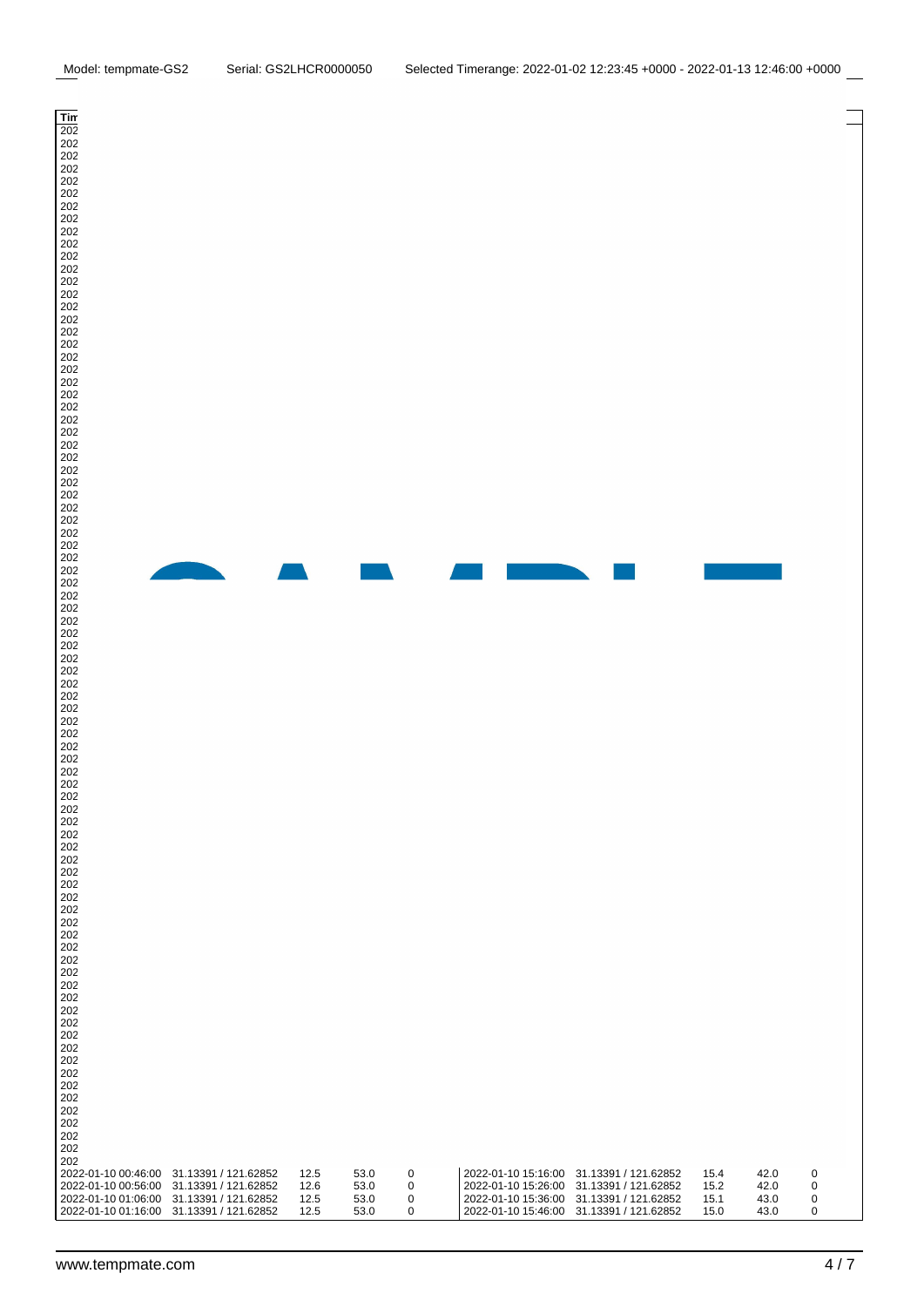| Timestamp           | Location                                 | <b>TEMP</b>    | <b>HUM</b> | <b>ALS</b>     | Timestamp           | Location                                 | <b>TEMP</b> | <b>HUM</b> | <b>ALS</b> |
|---------------------|------------------------------------------|----------------|------------|----------------|---------------------|------------------------------------------|-------------|------------|------------|
| 2022-01-10 15:56:00 | 31.13391 / 121.62852                     | 15.0           | 43.0       | 0              | 2022-01-11 06:26:00 | 31.14061 / 121.61297                     | 18.0        | 28.0       | 4          |
| 2022-01-10 16:06:00 | 31.13391 / 121.62852                     | 14.9           | 44.0       | 0              | 2022-01-11 06:36:00 | 31.14061 / 121.61297                     | 18.1        | 27.0       | 4          |
| 2022-01-10 16:16:00 | 31.13391 / 121.62852                     | 14.8           | 44.0       | 1              | 2022-01-11 06:46:00 | 31.14061 / 121.61297                     | 18.1        | 27.0       | 4          |
| 2022-01-10 16:26:00 | 31.13391 / 121.62852                     | 14.7           | 44.0       | 1              | 2022-01-11 06:56:00 | 31.13391 / 121.62852                     | 18.3        | 27.0       | 4          |
| 2022-01-10 16:36:00 | 31.13391 / 121.62852                     | 14.6           | 44.0       | 1              | 2022-01-11 07:06:00 | 31.13391 / 121.62852                     | 18.3        | 27.0       | 4          |
| 2022-01-10 16:46:00 | 31.13391 / 121.62852                     | 14.5           | 45.0       | 1              | 2022-01-11 07:16:00 | 31.13391 / 121.62852                     | 18.3        | 28.0       | 4          |
| 2022-01-10 16:56:00 | 31.13391 / 121.62852                     | 14.6           | 44.0       | 1              | 2022-01-11 07:26:00 | 31.13391 / 121.62852                     | 18.3        | 28.0       | 4          |
| 2022-01-10 17:06:00 | 31.13391 / 121.62852                     | 14.4           | 45.0       | 1              | 2022-01-11 07:36:00 | 31.13391 / 121.62852                     | 18.3        | 28.0       | 4          |
| 2022-01-10 17:16:00 | 31.13391 / 121.62852                     | 14.4           | 45.0       | 1              | 2022-01-11 07:46:00 | 31.13391 / 121.62852                     | 18.4        | 28.0       | 5          |
| 2022-01-10 17:26:00 | 31.13391 / 121.62852                     | 14.3           | 45.0       | 1              | 2022-01-11 07:56:00 | 31.13391 / 121.62852                     | 18.6        | 28.0       | 5          |
| 2022-01-10 17:36:00 | 31.13391 / 121.62852                     | 14.3           | 46.0       | 1              | 2022-01-11 08:06:00 | 31.13391 / 121.62852                     | 18.6        | 27.0       | 5          |
| 2022-01-10 17:46:00 | 31.13391 / 121.62852                     | 14.2           | 46.0       | 1              | 2022-01-11 08:16:00 | 31.13391 / 121.62852                     | 18.6        | 27.0       | 5          |
| 2022-01-10 17:56:00 | 31.13391 / 121.62852                     | 14.3           | 45.0       | 1              | 2022-01-11 08:26:00 | 31.13391 / 121.62852                     | 18.7        | 27.0       | 4          |
| 2022-01-10 18:06:00 | 31.13391 / 121.62852                     | 14.1           | 46.0       | 1              | 2022-01-11 08:36:00 | 31.13391 / 121.62852                     | 18.8        | 27.0       | 4          |
| 2022-01-10 18:16:00 | 31.13391 / 121.62852                     | 14.1           | 46.0       | 1              | 2022-01-11 08:46:00 | 31.13391 / 121.62852                     | 18.8        | 27.0       | 4          |
| 2022-01-10 18:26:00 | 31.13391 / 121.62852                     | 14.0           | 46.0       | 1              | 2022-01-11 08:56:00 | 31.13391 / 121.62852                     | 19.0        | 28.0       | 4          |
| 2022-01-10 18:36:00 | 31.13391 / 121.62852                     | 14.0           | 46.0       | 1              | 2022-01-11 09:06:00 | 31.13391 / 121.62852                     | 19.0        | 28.0       | 4          |
| 2022-01-10 18:46:00 | 31.13391 / 121.62852                     | 13.9           | 46.0       | 1              | 2022-01-11 09:16:00 | 31.13391 / 121.62852                     | 19.0        | 27.0       | 4          |
| 2022-01-10 18:56:00 | 31.14061 / 121.61297                     | 14.0           | 46.0       | 1              | 2022-01-11 09:26:00 | 31.13391 / 121.62852                     | 19.0        | 28.0       | 4          |
| 2022-01-10 19:06:00 | 31.14061 / 121.61297                     | 13.9           | 46.0       | 1              | 2022-01-11 09:36:00 | 31.13391 / 121.62852                     | 19.0        | 28.0       | 4          |
| 2022-01-10 19:16:00 | 31.14061 / 121.61297                     | 13.9           | 46.0       | 1              | 2022-01-11 09:46:00 | 31.13391 / 121.62852                     | 19.0        | 28.0       | 4          |
| 2022-01-10 19:26:00 | 31.14061 / 121.61297                     | 13.8           | 46.0       | 1              | 2022-01-11 09:56:00 | 31.13391 / 121.62852                     | 19.2        | 28.0       | 4          |
| 2022-01-10 19:36:00 | 31.14061 / 121.61297                     | 13.8           | 46.0       | 1              | 2022-01-11 10:06:00 | 31.13391 / 121.62852                     | 19.1        | 28.0       | 4          |
| 2022-01-10 19:46:00 | 31.14061 / 121.61297                     | 13.7           | 47.0       | 1              | 2022-01-11 10:16:00 | 31.13391 / 121.62852                     | 19.2        | 28.0       | 4          |
| 2022-01-10 19:56:00 | 31.13391 / 121.62852                     | 13.8           | 46.0       | 1              | 2022-01-11 10:26:00 | 31.13391 / 121.62852                     | 19.2        | 27.0       | 4          |
| 2022-01-10 20:06:00 | 31.13391 / 121.62852                     | 13.7           | 47.0       | 1              | 2022-01-11 10:36:00 | 31.13391 / 121.62852                     | 19.2        | 28.0       | 4          |
| 2022-01-10 20:16:00 | 31.13391 / 121.62852                     | 13.7           | 47.0       | 1              | 2022-01-11 10:46:00 | 31.13391 / 121.62852                     | 19.2        | 28.0       | 4          |
| 2022-01-10 20:26:00 | 31.13391 / 121.62852                     | 13.6           | 47.0       | 1              | 2022-01-11 10:56:00 | 31.13391 / 121.62852                     | 19.4        | 27.0       | 4          |
| 2022-01-10 20:36:00 | 31.13391 / 121.62852                     | 13.6           | 47.0       | 1              | 2022-01-11 11:06:00 | 31.13391 / 121.62852                     | 19.2        | 28.0       | 4          |
| 2022-01-10 20:46:00 | 31.13391 / 121.62852                     | 13.5           | 47.0       | 1              | 2022-01-11 11:16:00 | 31.13391 / 121.62852                     | 19.2        | 28.0       | 4          |
| 2022-01-10 20:56:00 | 31.13391 / 121.62852                     | 13.6           | 47.0       | 1              | 2022-01-11 11:26:00 | 31.13391 / 121.62852                     | 19.2        | 28.0       | 4          |
| 2022-01-10 21:06:00 | 31.13391 / 121.62852                     | 13.5           | 47.0       | 1              | 2022-01-11 11:36:00 | 31.13391 / 121.62852                     | 19.2        | 28.0       | 4          |
| 2022-01-10 21:16:00 | 31.13391 / 121.62852                     | 13.5           | 47.0       | 1              | 2022-01-11 11:46:00 | 31.13391 / 121.62852                     | 19.2        | 28.0       | 4          |
| 2022-01-10 21:26:00 | 31.13391 / 121.62852                     | 13.4           | 47.0       | 1              | 2022-01-11 11:56:00 | 31.13391 / 121.62852                     | 19.4        | 27.0       | 4          |
| 2022-01-10 21:36:00 | 31.13391 / 121.62852                     | 13.4           | 47.0       | 1              | 2022-01-11 12:06:00 | 31.13391 / 121.62852                     | 19.4        | 28.0       | 4          |
|                     | 2022-01-10 21:46:00 31.13391 / 121.62852 | 13.3           | 47.0       | 1              |                     | 2022-01-11 12:16:00 31.13391 / 121.62852 | 19.4        | 28.0       | 4          |
|                     | 2022-01-10 21:56:00 31.14061 / 121.61297 | 13.4           | 46.0       | 1              |                     | 2022-01-11 12:26:00 31.13391 / 121.62852 | 19.5        | 28.0       | 4          |
|                     | 2022-01-10 22:06:00 31.14061 / 121.61297 | 13.3           | 46.0       | $\mathbf{1}$   | 2022-01-11 12:36:00 | 31.13391 / 121.62852                     | 19.5        | 28.0       | 4          |
|                     | 2022-01-10 22:16:00 31.14061 / 121.61297 | 13.3           | 46.0       | $\mathbf{1}$   | 2022-01-11 12:46:00 | 31.13391 / 121.62852                     | 19.4        | 28.0       | 5          |
|                     | 2022-01-10 22:26:00 31.14061 / 121.61297 | $13.3^{\circ}$ | 46.0       | $\mathbf 1$    | 2022-01-11 12:56:00 | 31.13391 / 121.62852                     | 19.4        | 24.0       | 5          |
| 2022-01-10 22:36:00 | 31.14061 / 121.61297                     | 13.2           | 46.0       | $\mathbf{1}$   |                     | 2022-01-11 13:06:00 31.13391 / 121.62852 | 18.6        | 23.0       | 5          |
| 2022-01-10 22:46:00 | 31.14061 / 121.61297                     | 13.2           | 46.0       | $\mathbf{1}$   | 2022-01-11 13:16:00 | 31.13391 / 121.62852                     | 17.6        | 24.0       | 5          |
| 2022-01-10 22:56:00 | 31.13391 / 121.62852                     | 13.3           | 45.0       | $\mathbf{0}$   | 2022-01-11 13:26:00 | 31.13391 / 121.62852                     | 16.9        | 25.0       | 5          |
| 2022-01-10 23:06:00 | 31.13391 / 121.62852                     | 13.2           | 45.0       | $\overline{0}$ | 2022-01-11 13:36:00 | 31.13391 / 121.62852                     | 16.6        | 28.0       | 5          |
| 2022-01-10 23:16:00 | 31.13391 / 121.62852                     | 13.1           | 45.0       | $\overline{0}$ | 2022-01-11 13:46:00 | 31.13391 / 121.62852                     | 16.7        | 28.0       | 1          |
| 2022-01-10 23:26:00 | 31.13391 / 121.62852                     | 13.1           | 45.0       | 0              | 2022-01-11 13:56:00 | 31.14061 / 121.61297                     | 16.7        | 28.0       | 0          |
| 2022-01-10 23:36:00 | 31.13391 / 121.62852                     | 13.1           | 45.0       | 0              | 2022-01-11 14:06:00 | 31.14061 / 121.61297                     | 16.5        | 28.0       | 0          |
| 2022-01-10 23:46:00 | 31.13391 / 121.62852                     | 13.0           | 44.0       | 0              | 2022-01-11 14:16:00 | 31.14061 / 121.61297                     | 16.3        | 29.0       | 0          |
| 2022-01-10 23:56:00 | 31.13391 / 121.62852                     | 13.1           | 44.0       | 0              | 2022-01-11 14:26:00 | 31.14061 / 121.61297                     | 16.1        | 29.0       | 0          |
| 2022-01-11 00:06:00 | 31.13391 / 121.62852                     | 13.0           | 44.0       | 0              | 2022-01-11 14:36:00 | 31.14061 / 121.61297                     | 15.8        | 29.0       | 1          |
| 2022-01-11 00:16:00 | 31.13391 / 121.62852                     | 13.0           | 44.0       | 0              | 2022-01-11 14:46:00 | 31.14061 / 121.61297                     | 15.6        | 29.0       | 1          |
| 2022-01-11 00:26:00 | 31.13391 / 121.62852                     | 12.9           | 43.0       | 0              | 2022-01-11 14:56:00 | 31.14061 / 121.61297                     | 15.5        | 30.0       | 0          |
|                     | 2022-01-11 00:36:00 31.13391 / 121.62852 | 12.9           | 43.0       | 0              |                     | 2022-01-11 15:06:00 31.14061 / 121.61297 | 15.3        | 30.0       | 0          |
|                     | 2022-01-11 00:46:00 31.13391 / 121.62852 | 12.8           | 43.0       | 0              |                     | 2022-01-11 15:16:00 31.14061 / 121.61297 | 15.1        | 31.0       | 0          |
|                     | 2022-01-11 00:56:00 31.14061 / 121.61297 | 12.9           | 43.0       | 0              |                     | 2022-01-11 15:26:00 31.14061 / 121.61297 | 14.9        | 31.0       | 0          |
|                     | 2022-01-11 01:06:00 31.14061 / 121.61297 | 12.8           | 43.0       | 0              | 2022-01-11 15:36:00 | 31.14061 / 121.61297                     | 14.8        | 31.0       | 1          |
| 2022-01-11 01:16:00 | 31.14061 / 121.61297                     | 12.8           | 43.0       | 0              | 2022-01-11 15:46:00 | 31.14061 / 121.61297                     | 14.7        | 31.0       | 1          |
| 2022-01-11 01:26:00 | 31.14061 / 121.61297                     | 12.8           | 42.0       | 0              | 2022-01-11 15:56:00 | 31.14061 / 121.61297                     | 14.7        | 31.0       | 0          |
| 2022-01-11 01:36:00 | 31.14061 / 121.61297                     | 12.7           | 42.0       | 0              | 2022-01-11 16:06:00 | 31.14061 / 121.61297                     | 14.5        | 32.0       | 1          |
| 2022-01-11 01:46:00 | 31.14061 / 121.61297                     | 12.7           | 40.0       | 0              | 2022-01-11 16:16:00 | 31.14061 / 121.61297                     | 14.4        | 32.0       | 1          |
| 2022-01-11 01:56:00 | 31.14061 / 121.61297                     | 12.8           | 40.0       | 1              | 2022-01-11 16:26:00 | 31.14061 / 121.61297                     | 14.4        | 32.0       | 1          |
| 2022-01-11 02:06:00 | 31.14061 / 121.61297                     | 12.7           | 40.0       | 1              | 2022-01-11 16:36:00 | 31.14061 / 121.61297                     | 14.3        | 32.0       | 1          |
| 2022-01-11 02:16:00 | 31.14061 / 121.61297                     | 12.6           | 40.0       | 1              | 2022-01-11 16:46:00 | 31.14061 / 121.61297                     | 14.2        | 32.0       | 1          |
| 2022-01-11 02:26:00 | 31.14061 / 121.61297                     | 12.6           | 40.0       | 1              | 2022-01-11 16:56:00 | 31.14061 / 121.61297                     | 14.3        | 32.0       | 1          |
| 2022-01-11 02:36:00 | 31.14061 / 121.61297                     | 12.6           | 39.0       | 1              | 2022-01-11 17:06:00 | 31.14061 / 121.61297                     | 14.1        | 32.0       | 1          |
| 2022-01-11 02:46:00 | 31.14061 / 121.61297                     | 12.5           | 40.0       | 1              | 2022-01-11 17:16:00 | 31.14061 / 121.61297                     | 14.1        | 32.0       | 1          |
| 2022-01-11 02:56:00 | 31.14061 / 121.61297                     | 12.6           | 38.0       | 4              | 2022-01-11 17:26:00 | 31.14061 / 121.61297                     | 14.0        | 32.0       | 1          |
| 2022-01-11 03:06:00 | 31.14061 / 121.61297                     | 12.5           | 38.0       | 4              | 2022-01-11 17:36:00 | 31.14061 / 121.61297                     | 13.9        | 32.0       | 1          |
| 2022-01-11 03:16:00 | 31.14061 / 121.61297                     | 12.5           | 38.0       | 4              | 2022-01-11 17:46:00 | 31.14061 / 121.61297                     | 13.9        | 32.0       | 1          |
| 2022-01-11 03:26:00 | 31.14061 / 121.61297                     | 12.8           | 38.0       | 3              | 2022-01-11 17:56:00 | 31.14061 / 121.61297                     | 13.9        | 32.0       | 1          |
| 2022-01-11 03:36:00 | 31.14061 / 121.61297                     | 13.4           | 37.0       | 3              | 2022-01-11 18:06:00 | 31.14061 / 121.61297                     | 13.8        | 32.0       | 1          |
| 2022-01-11 03:46:00 | 31.14061 / 121.61297                     | 13.9           | 36.0       | 1              | 2022-01-11 18:16:00 | 31.14061 / 121.61297                     | 13.7        | 32.0       | 1          |
| 2022-01-11 03:56:00 | 31.14061 / 121.61297                     | 14.7           | 35.0       | 1              | 2022-01-11 18:26:00 | 31.14061 / 121.61297                     | 13.7        | 32.0       | 1          |
| 2022-01-11 04:06:00 | 31.14061 / 121.61297                     | 15.0           | 34.0       | 1              | 2022-01-11 18:36:00 | 31.14061 / 121.61297                     | 13.6        | 32.0       | 1          |
| 2022-01-11 04:16:00 | 31.14061 / 121.61297                     | 15.4           | 32.0       | 1              | 2022-01-11 18:46:00 | 31.14061 / 121.61297                     | 13.5        | 32.0       | 1          |
| 2022-01-11 04:26:00 | 31.14061 / 121.61297                     | 15.8           | 32.0       | 1              | 2022-01-11 18:56:00 | 31.14061 / 121.61297                     | 13.6        | 32.0       | 1          |
| 2022-01-11 04:36:00 | 31.14061 / 121.61297                     | 16.1           | 31.0       | 1              | 2022-01-11 19:06:00 | 31.14061 / 121.61297                     | 13.5        | 32.0       | 1          |
| 2022-01-11 04:46:00 | 31.14061 / 121.61297                     | 16.4           | 30.0       | 0              | 2022-01-11 19:16:00 | 31.14061 / 121.61297                     | 13.4        | 32.0       | 1          |
| 2022-01-11 04:56:00 | 31.14061 / 121.61297                     | 16.8           | 29.0       | 0              | 2022-01-11 19:26:00 | 31.14061 / 121.61297                     | 13.4        | 32.0       | 1          |
| 2022-01-11 05:06:00 | 31.14061 / 121.61297                     | 16.9           | 29.0       | 0              | 2022-01-11 19:36:00 | 31.14061 / 121.61297                     | 13.3        | 32.0       | 1          |
| 2022-01-11 05:16:00 | 31.14061 / 121.61297                     | 17.1           | 29.0       | 0              | 2022-01-11 19:46:00 | 31.14061 / 121.61297                     | 13.3        | 32.0       | 1          |
| 2022-01-11 05:26:00 | 31.14061 / 121.61297                     | 17.3           | 29.0       | 0              | 2022-01-11 19:56:00 | 31.14061 / 121.61297                     | 13.3        | 32.0       | 0          |
| 2022-01-11 05:36:00 | 31.14061 / 121.61297                     | 17.5           | 28.0       | 4              | 2022-01-11 20:06:00 | 31.14061 / 121.61297                     | 13.2        | 32.0       | 1          |
| 2022-01-11 05:46:00 | 31.14061 / 121.61297                     | 17.6           | 28.0       | 4              | 2022-01-11 20:16:00 | 31.14061 / 121.61297                     | 13.2        | 32.0       | 1          |
| 2022-01-11 05:56:00 | 31.14061 / 121.61297                     | 17.8           | 28.0       | 4              | 2022-01-11 20:26:00 | 31.14061 / 121.61297                     | 13.1        | 32.0       | 1          |
| 2022-01-11 06:06:00 | 31.14061 / 121.61297                     | 17.8           | 28.0       | 4              | 2022-01-11 20:36:00 | 31.14061 / 121.61297                     | 13.1        | 33.0       | 1          |
|                     | 2022-01-11 06:16:00 31.14061 / 121.61297 | 17.9           | 28.0       | 4              |                     | 2022-01-11 20:46:00 31.14061 / 121.61297 | 13.0        | 33.0       | 1          |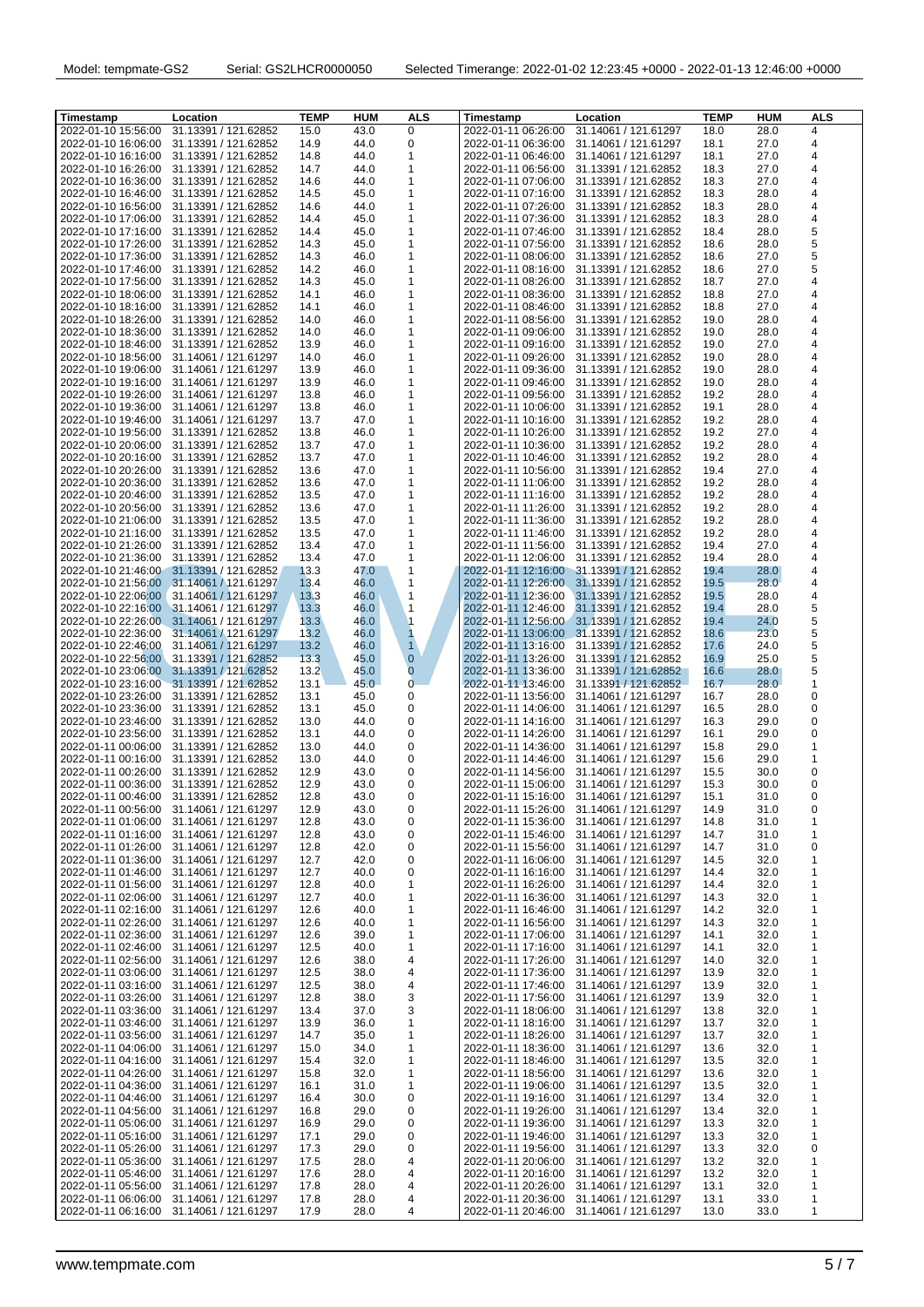| Timestamp                                  | Location                                     | <b>TEMP</b>  | <b>HUM</b>   | <b>ALS</b>     | Timestamp                                  | Location                                     | <b>TEMP</b>  | <b>HUM</b>   | <b>ALS</b>     |
|--------------------------------------------|----------------------------------------------|--------------|--------------|----------------|--------------------------------------------|----------------------------------------------|--------------|--------------|----------------|
| 2022-01-11 20:56:00                        | 31.14061 / 121.61297                         | 13.1         | 33.0         | $\mathbf{1}$   | 2022-01-12 11:26:00                        | 31.13391 / 121.62852                         | 15.4         | 34.0         | 4              |
| 2022-01-11 21:06:00                        | 31.14061 / 121.61297                         | 13.0         | 33.0         | 1              | 2022-01-12 11:36:00                        | 31.13391 / 121.62852                         | 15.4         | 34.0         | 4              |
| 2022-01-11 21:16:00                        | 31.14061 / 121.61297                         | 12.9         | 33.0         | 1              | 2022-01-12 11:46:00                        | 31.13391 / 121.62852                         | 15.4         | 34.0         | 4              |
| 2022-01-11 21:26:00                        | 31.14061 / 121.61297                         | 12.9         | 33.0         | 1              | 2022-01-12 11:56:00                        | 31.13391 / 121.62852                         | 15.6         | 34.0         | 4              |
| 2022-01-11 21:36:00                        | 31.14061 / 121.61297                         | 12.9         | 34.0         | 1              | 2022-01-12 12:06:00                        | 31.13391 / 121.62852                         | 15.5         | 34.0         | 4              |
| 2022-01-11 21:46:00                        | 31.14061 / 121.61297                         | 12.8         | 34.0         | 1              | 2022-01-12 12:16:00                        | 31.13391 / 121.62852                         | 15.5         | 34.0         | 4              |
| 2022-01-11 21:56:00                        | 31.14061 / 121.61297                         | 12.9         | 34.0         | 1              |                                            | 2022-01-12 12:26:00 31.13391 / 121.62852     | 15.6         | 34.0         | 4              |
| 2022-01-11 22:06:00                        | 31.14061 / 121.61297                         | 12.8         | 34.0         | 1              | 2022-01-12 12:36:00                        | 31.13391 / 121.62852                         | 15.6         | 34.0         | 0              |
| 2022-01-11 22:16:00                        | 31.14061 / 121.61297                         | 12.8         | 34.0         | 1              | 2022-01-12 12:46:00                        | 31.13391 / 121.62852                         | 15.4         | 34.0         | 0              |
| 2022-01-11 22:26:00                        | 31.14061 / 121.61297                         | 12.7         | 34.0         | 1              | 2022-01-12 12:56:00                        | 31.13391 / 121.62852                         | 15.3         | 34.0         | 0              |
| 2022-01-11 22:36:00                        | 31.14061 / 121.61297                         | 12.7         | 34.0         | 1              | 2022-01-12 13:06:00                        | 31.13391 / 121.62852                         | 15.0         | 34.0         | 0              |
| 2022-01-11 22:46:00                        | 31.14061 / 121.61297                         | 12.6         | 35.0         | 1              | 2022-01-12 13:16:00                        | 31.13391 / 121.62852                         | 14.7         | 35.0         | 0              |
| 2022-01-11 22:56:00                        | 31.14061 / 121.61297                         | 12.7         | 35.0         | 0              | 2022-01-12 13:26:00                        | 31.13391 / 121.62852                         | 14.5         | 35.0         | 1              |
| 2022-01-11 23:06:00                        | 31.14061 / 121.61297                         | 12.6         | 35.0         | 0              | 2022-01-12 13:36:00                        | 31.13391 / 121.62852                         | 14.3         | 35.0         | 1              |
| 2022-01-11 23:16:00                        | 31.14061 / 121.61297                         | 12.6         | 35.0         | 0              | 2022-01-12 13:46:00                        | 31.13391 / 121.62852                         | 14.0         | 35.0         | 1              |
| 2022-01-11 23:26:00                        | 31.14061 / 121.61297                         | 12.5         | 35.0         | 0              | 2022-01-12 13:56:00                        | 31.13391 / 121.62852                         | 14.0         | 36.0         | 1              |
| 2022-01-11 23:36:00                        | 31.14061 / 121.61297                         | 12.5         | 35.0         | 0              | 2022-01-12 14:06:00                        | 31.13391 / 121.62852                         | 13.7         | 36.0         | 1              |
| 2022-01-11 23:46:00                        | 31.14061 / 121.61297                         | 12.5         | 35.0         | 0              | 2022-01-12 14:16:00                        | 31.13391 / 121.62852                         | 13.6         | 36.0         | 1              |
| 2022-01-11 23:56:00                        | 31.14061 / 121.61297                         | 12.5         | 35.0         | 0              | 2022-01-12 14:26:00                        | 31.13391 / 121.62852                         | 13.4         | 36.0         | 1              |
| 2022-01-12 00:06:00                        | 31.14061 / 121.61297                         | 12.5         | 36.0         | 0              | 2022-01-12 14:36:00                        | 31.13391 / 121.62852                         | 13.3         | 37.0         | $\overline{1}$ |
| 2022-01-12 00:16:00                        | 31.14061 / 121.61297                         | 12.4         | 36.0         | 0              | 2022-01-12 14:46:00                        | 31.13391 / 121.62852                         | 13.2         | 37.0         | 1              |
| 2022-01-12 00:26:00                        | 31.14061 / 121.61297                         | 12.4         | 36.0         | 0              | 2022-01-12 14:56:00                        | 31.13391 / 121.62852                         | 13.2         | 37.0         | 1              |
| 2022-01-12 00:36:00                        | 31.14061 / 121.61297                         | 12.4         | 36.0         | 0              | 2022-01-12 15:06:00                        | 31.13391 / 121.62852                         | 13.1         | 37.0         | 1              |
| 2022-01-12 00:46:00                        | 31.14061 / 121.61297                         | 12.4         | 36.0         | 0              | 2022-01-12 15:16:00                        | 31.13391 / 121.62852                         | 13.0         | 37.0         | 1              |
| 2022-01-12 00:56:00                        | 31.14061 / 121.61297                         | 12.5         | 36.0         | 0              | 2022-01-12 15:26:00                        | 31.13391 / 121.62852                         | 12.9         | 37.0         | $\mathbf 1$    |
| 2022-01-12 01:06:00                        | 31.14061 / 121.61297                         | 12.4         | 36.0         | 0              | 2022-01-12 15:36:00                        | 31.13391 / 121.62852                         | 12.8         | 37.0         | 1              |
| 2022-01-12 01:16:00                        | 31.14061 / 121.61297                         | 12.4         | 36.0         | 0              | 2022-01-12 15:46:00                        | 31.13391 / 121.62852                         | 12.7         | 38.0         | 1              |
| 2022-01-12 01:26:00                        | 31.14061 / 121.61297                         | 12.4         | 36.0         | 0              | 2022-01-12 15:56:00                        | 31.13391 / 121.62852                         | 12.8         | 37.0         | 1              |
| 2022-01-12 01:36:00                        | 31.14061 / 121.61297                         | 12.3         | 37.0         | 0              | 2022-01-12 16:06:00                        | 31.13391 / 121.62852                         | 12.7         | 38.0         | 1              |
| 2022-01-12 01:46:00                        | 31.14061 / 121.61297                         | 12.3         | 37.0         | 1              | 2022-01-12 16:16:00                        | 31.13391 / 121.62852                         | 12.6         | 38.0         | 1              |
| 2022-01-12 01:56:00                        | 31.14061 / 121.61297                         | 12.4         | 36.0         | 1              | 2022-01-12 16:26:00                        | 31.13391 / 121.62852                         | 12.6         | 38.0         | 1              |
| 2022-01-12 02:06:00                        | 31.14061 / 121.61297                         | 12.3         | 37.0         | 1              | 2022-01-12 16:36:00                        | 31.13391 / 121.62852                         | 12.5         | 38.0         | $\mathbf 1$    |
| 2022-01-12 02:16:00                        | 31.14061 / 121.61297                         | 12.3         | 37.0         | 1              | 2022-01-12 16:46:00                        | 31.13391 / 121.62852                         | 12.5         | 38.0         | 1              |
| 2022-01-12 02:26:00                        | 31.14061 / 121.61297                         | 12.3         | 36.0         | 1              | 2022-01-12 16:56:00                        | 31.13391 / 121.62852                         | 12.5         | 38.0         | 1              |
|                                            | 2022-01-12 02:36:00 31.14061 / 121.61297     | 12.3         | 36.0         | 1              | 2022-01-12 17:06:00                        | 31.13391 / 121.62852                         | 12.4         | 38.0         | 1              |
|                                            | 2022-01-12 02:46:00 31.14061 / 121.61297     | 12.2         | 36.0         | $\mathbf{1}$   |                                            | 2022-01-12 17:16:00 31.13391 / 121.62852     | 12.4         | 38.0         | 1              |
|                                            | 2022-01-12 02:56:00 31.14061 / 121.61297     | 12.4         | 36.0         | $\mathbf{1}$   |                                            | 2022-01-12 17:26:00 31.13391 / 121.62852     | 12.4         | 38.0         | 1              |
|                                            | 2022-01-12 03:06:00 31.14061 / 121.61297     | 12.3         | 36.0         | $\mathbf{1}$   |                                            | 2022-01-12 17:36:00 31.13391 / 121.62852     | 12.3         | 38.0         | 1              |
|                                            | 2022-01-12 03:16:00 31.14061 / 121.61297     | 12.2         | 36.0         | $\mathbf{1}$   |                                            | 2022-01-12 17:46:00 31.13391 / 121.62852     | 12.3         | 38.0         | 1              |
| 2022-01-12 03:26:00                        | 31.14061 / 121.61297                         | 12.2         | 36.0         | $\blacksquare$ | 2022-01-12 17:56:00                        | 31.13391 / 121.62852                         | 12.4         | 38.0         | 1              |
| 2022-01-12 03:36:00                        | 31.14061 / 121.61297                         | 12.2         | 36.0         | $\mathbf{1}$   | 2022-01-12 18:06:00                        | 31.13391 / 121.62852                         | 12.3         | 38.0         | 1              |
|                                            | 2022-01-12 03:46:00 31.14061 / 121.61297     | 12.2         | 36.0         | $\mathbf{1}$   | 2022-01-12 18:16:00                        | 31.13391 / 121.62852                         | 12.2         | 38.0         | 1              |
| 2022-01-12 03:56:00                        | 31.13391 / 121.62852                         | 12.3         | 35.0         | 1              | 2022-01-12 18:26:00                        | 31.13391 / 121.62852                         | 12.2         | 38.0         | 1              |
| 2022-01-12 04:06:00                        | 31.13391 / 121.62852                         | 12.2         | 35.0         | 1              | 2022-01-12 18:36:00                        | 31.13391 / 121.62852                         | 12.2         | 38.0         | 1              |
| 2022-01-12 04:16:00                        | 31.13391 / 121.62852                         | 12.2         | 35.0         | 1              | 2022-01-12 18:46:00                        | 31.13391 / 121.62852                         | 12.1         | 38.0         | 1<br>1         |
| 2022-01-12 04:26:00                        | 31.13391 / 121.62852                         | 12.2         | 35.0         | 1              | 2022-01-12 18:56:00                        | 31.13391 / 121.62852                         | 12.2         | 38.0         |                |
| 2022-01-12 04:36:00                        | 31.13391 / 121.62852                         | 12.2         | 35.0         | 1              | 2022-01-12 19:06:00                        | 31.13391 / 121.62852                         | 12.1         | 38.0         | 1<br>1         |
| 2022-01-12 04:46:00                        | 31.13391 / 121.62852<br>31.13391 / 121.62852 | 12.2         | 35.0         | 1              | 2022-01-12 19:16:00<br>2022-01-12 19:26:00 | 31.13391 / 121.62852                         | 12.1         | 38.0         | 1              |
| 2022-01-12 04:56:00                        |                                              | 12.3<br>12.2 | 35.0<br>35.0 | 1<br>1         |                                            | 31.13391 / 121.62852<br>31.13391 / 121.62852 | 12.1<br>12.0 | 38.0         | 1              |
| 2022-01-12 05:06:00<br>2022-01-12 05:16:00 | 31.13391 / 121.62852<br>31.13391 / 121.62852 | 12.2         | 34.0         | 1              | 2022-01-12 19:36:00<br>2022-01-12 19:46:00 | 31.13391 / 121.62852                         | 12.0         | 38.0<br>38.0 | 1              |
| 2022-01-12 05:26:00                        | 31.13391 / 121.62852                         | 12.2         | 35.0         | 1              | 2022-01-12 19:56:00                        | 31.13391 / 121.62852                         | 12.1         | 37.0         | 1              |
|                                            | 2022-01-12 05:36:00 31.13391 / 121.62852     | 12.2         | 35.0         | 1              |                                            | 2022-01-12 20:06:00 31.13391 / 121.62852     | 12.0         | 38.0         | 1              |
|                                            | 2022-01-12 05:46:00 31.13391 / 121.62852     | 12.2         | 35.0         | 1              |                                            | 2022-01-12 20:16:00 31.13391 / 121.62852     | 12.0         | 38.0         | 1              |
|                                            | 2022-01-12 05:56:00 31.13391 / 121.62852     | 12.3         |              | 1              |                                            | 2022-01-12 20:26:00 31.13391 / 121.62852     | 12.0         |              |                |
|                                            | 2022-01-12 06:06:00 31.13391 / 121.62852     | 12.2         | 34.0<br>34.0 | 1              |                                            | 2022-01-12 20:36:00 31.13391 / 121.62852     | 11.9         | 38.0<br>37.0 | 1              |
| 2022-01-12 06:16:00                        | 31.13391 / 121.62852                         | 12.2         | 34.0         | 1              |                                            | 2022-01-12 20:46:00 31.13391 / 121.62852     | 11.9         | 37.0         | 1              |
| 2022-01-12 06:26:00                        | 31.13391 / 121.62852                         | 12.2         | 34.0         | 1              | 2022-01-12 20:56:00                        | 31.13391 / 121.62852                         | 12.0         | 38.0         | 1              |
| 2022-01-12 06:36:00                        | 31.13391 / 121.62852                         | 12.2         | 34.0         | 5              |                                            | 2022-01-12 21:06:00 31.13391 / 121.62852     | 11.9         | 37.0         | 1              |
| 2022-01-12 06:46:00                        | 31.13391 / 121.62852                         | 12.1         | 34.0         | 5              |                                            | 2022-01-12 21:16:00 31.13391 / 121.62852     | 11.9         | 37.0         | 1              |
| 2022-01-12 06:56:00                        | 31.13391 / 121.62852                         | 12.3         | 34.0         | 5              | 2022-01-12 21:26:00                        | 31.13391 / 121.62852                         | 11.9         | 37.0         | 1              |
| 2022-01-12 07:06:00                        | 31.13391 / 121.62852                         | 12.2         | 35.0         | 5              |                                            | 2022-01-12 21:36:00 31.13391 / 121.62852     | 11.8         | 37.0         | 1              |
| 2022-01-12 07:16:00                        | 31.13391 / 121.62852                         | 12.2         | 35.0         | 5              |                                            | 2022-01-12 21:46:00 31.13391 / 121.62852     | 11.8         | 38.0         | 1              |
| 2022-01-12 07:26:00                        | 31.13391 / 121.62852                         | 12.2         | 35.0         | 5              | 2022-01-12 21:56:00                        | 31.13391 / 121.62852                         | 11.9         | 38.0         | 1              |
| 2022-01-12 07:36:00                        | 31.13391 / 121.62852                         | 12.2         | 36.0         | 5              |                                            | 2022-01-12 22:06:00 31.13391 / 121.62852     | 11.8         | 38.0         | 1              |
| 2022-01-12 07:46:00                        | 31.13391 / 121.62852                         | 12.2         | 36.0         | 5              |                                            | 2022-01-12 22:16:00 31.13391 / 121.62852     | 11.8         | 38.0         | 1              |
| 2022-01-12 07:56:00                        | 31.13391 / 121.62852                         | 12.4         | 36.0         | 5              |                                            | 2022-01-12 22:26:00 31.13391 / 121.62852     | 11.8         | 38.0         | 1              |
| 2022-01-12 08:06:00                        | 31.13391 / 121.62852                         | 12.3         | 36.0         | 5              | 2022-01-12 22:36:00                        | 31.13391 / 121.62852                         | 11.8         | 39.0         | 1              |
| 2022-01-12 08:16:00                        | 31.13391 / 121.62852                         | 12.3         | 36.0         | 5              |                                            | 2022-01-12 22:46:00 31.13391 / 121.62852     | 11.8         | 39.0         | 1              |
| 2022-01-12 08:26:00                        | 31.13391 / 121.62852                         | 12.3         | 37.0         | 4              |                                            | 2022-01-12 22:56:00 31.13391 / 121.62852     | 11.8         | 39.0         | 0              |
| 2022-01-12 08:36:00                        | 31.13391 / 121.62852                         | 12.5         | 37.0         | 4              |                                            | 2022-01-12 23:06:00 31.13391 / 121.62852     | 11.8         | 39.0         | 0              |
| 2022-01-12 08:46:00                        | 31.13391 / 121.62852                         | 12.8         | 36.0         | 4              | 2022-01-12 23:16:00                        | 31.13391 / 121.62852                         | 11.7         | 40.0         | 0              |
| 2022-01-12 08:56:00                        | 31.13391 / 121.62852                         | 13.3         | 36.0         | 4              |                                            | 2022-01-12 23:26:00 31.13391 / 121.62852     | 11.7         | 40.0         | 0              |
| 2022-01-12 09:06:00                        | 31.13391 / 121.62852                         | 13.5         | 36.0         | 4              |                                            | 2022-01-12 23:36:00 31.13391 / 121.62852     | 11.7         | 41.0         | 0              |
| 2022-01-12 09:16:00                        | 31.13391 / 121.62852                         | 13.8         | 35.0         | 4              | 2022-01-12 23:46:00                        | 31.13391 / 121.62852                         | 11.7         | 41.0         | 0              |
| 2022-01-12 09:26:00                        | 31.13391 / 121.62852                         | 14.1         | 35.0         | 4              |                                            | 2022-01-12 23:56:00 31.13391 / 121.62852     | 11.8         | 41.0         | 0              |
| 2022-01-12 09:36:00                        | 31.13391 / 121.62852                         | 14.3         | 35.0         | 4              |                                            | 2022-01-13 00:06:00 31.13391 / 121.62852     | 11.7         | 42.0         | 0              |
| 2022-01-12 09:46:00                        | 31.13391 / 121.62852                         | 14.5         | 35.0         | 4              | 2022-01-13 00:16:00                        | 31.13391 / 121.62852                         | 11.6         | 42.0         | 0              |
| 2022-01-12 09:56:00                        | 31.13391 / 121.62852                         | 14.8         | 35.0         | 4              |                                            | 2022-01-13 00:26:00 31.13391 / 121.62852     | 11.6         | 43.0         | 0              |
|                                            | 2022-01-12 10:06:00 31.13391 / 121.62852     | 14.8         | 35.0         | 4              |                                            | 2022-01-13 00:36:00 31.13391 / 121.62852     | 11.6         | 43.0         | 0              |
| 2022-01-12 10:16:00                        | 31.13391 / 121.62852                         | 14.9         | 35.0         | 4              | 2022-01-13 00:46:00                        | 31.13391 / 121.62852                         | 11.5         | 43.0         | 0              |
| 2022-01-12 10:26:00                        | 31.13391 / 121.62852                         | 15.0         | 34.0         | 4              |                                            | 2022-01-13 00:56:00 31.13391 / 121.62852     | 11.6         | 43.0         | 0              |
|                                            | 2022-01-12 10:36:00 31.13391 / 121.62852     | 15.1         | 34.0         | 4              |                                            | 2022-01-13 01:06:00 31.13391 / 121.62852     | 11.5         | 43.0         | 0              |
|                                            | 2022-01-12 10:46:00 31.13391 / 121.62852     | 15.2         | 34.0         | 4              |                                            | 2022-01-13 01:16:00 31.13391 / 121.62852     | 11.5         | 43.0         | 1              |
| 2022-01-12 10:56:00                        | 31.13391 / 121.62852                         | 15.4         | 34.0         | 4              |                                            | 2022-01-13 01:26:00 31.13391 / 121.62852     | 11.5         | 42.0         | 1              |
| 2022-01-12 11:06:00                        | 31.13391 / 121.62852                         | 15.4         | 34.0         | 4              |                                            | 2022-01-13 01:36:00 31.13391 / 121.62852     | 11.5         | 42.0         | 1              |
|                                            | 2022-01-12 11:16:00 31.13391 / 121.62852     | 15.4         | 34.0         | 4              |                                            | 2022-01-13 01:46:00 31.13391 / 121.62852     | 11.4         | 42.0         | 5              |